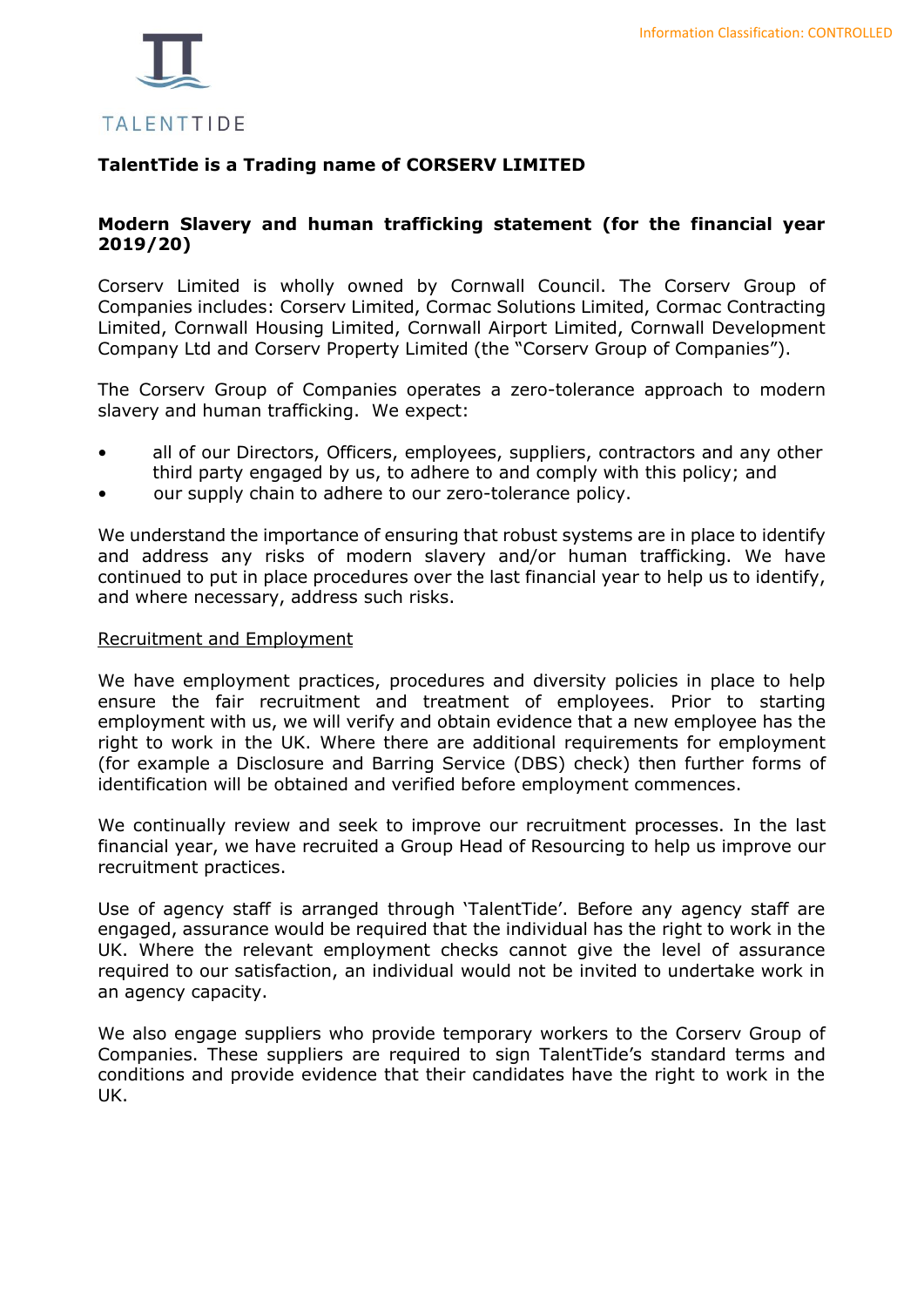

## **Suppliers**

We expect our sub-contractors, suppliers and consultants to ensure that there is no modern slavery or human trafficking within their businesses or supply chains. We seek approval directly from our suppliers through the tendering process that adequate safeguarding arrangements are in place. We also seek confirmation that, where a supplier is required to publish their own Modern Slavery statement, they are compliant with the reporting requirements under section 54 of the Modern Slavery Act 2015. Where any issues are identified, we would review our on-going relationship with that supplier.

## **Training**

We have ensured that our staff are aware of modern slavery and human trafficking issues and how they can report any concerns (via our Group Whistleblowing policy).

We have safeguarding advocates in place across the Corserv Group of Companies who have received specialist safeguarding training to help identify any risks which could amount to modern slavery and/or human trafficking.

#### Policies

Corserv has implemented a number of policies at Group level which are designed to address modern slavery and human trafficking issues. These policies include Modern Slavery and Human Trafficking, Whistleblowing and Safeguarding, Children, Young People and vulnerable adults.

These policies reflect our commitment to acting ethically and with integrity in all our business relationships and to implementing and enforcing effective systems and controls to ensure modern slavery and human trafficking is not taking place anywhere in our business or supply chains. The Corserv Group Whistleblowing Policy provides a mechanism for our employees to report suspected breaches of these policies in confidence.

#### Response to COVID-19

Like many other UK businesses, the outbreak of COVID-19 in late March 2020 has severely impacted our business.

Throughout the pandemic the Corserv Group of Companies has continued to provide essential services to its customers and the residents of Cornwall.

Due to heightened demand a campaign was run, "Proud to Care", to recruit additional care workers to assist vulnerable residents. We ensured that we maintained the same level of rigorous checks during the recruitment process, including DBS checks, to avoid any possible exploitation of vulnerable workers.

Other steps we have taken include implementing social distancing measures across our workforce (in accordance with UK Government guidelines), implementing working from home (where possible) and temporarily amending our occupational sick pay